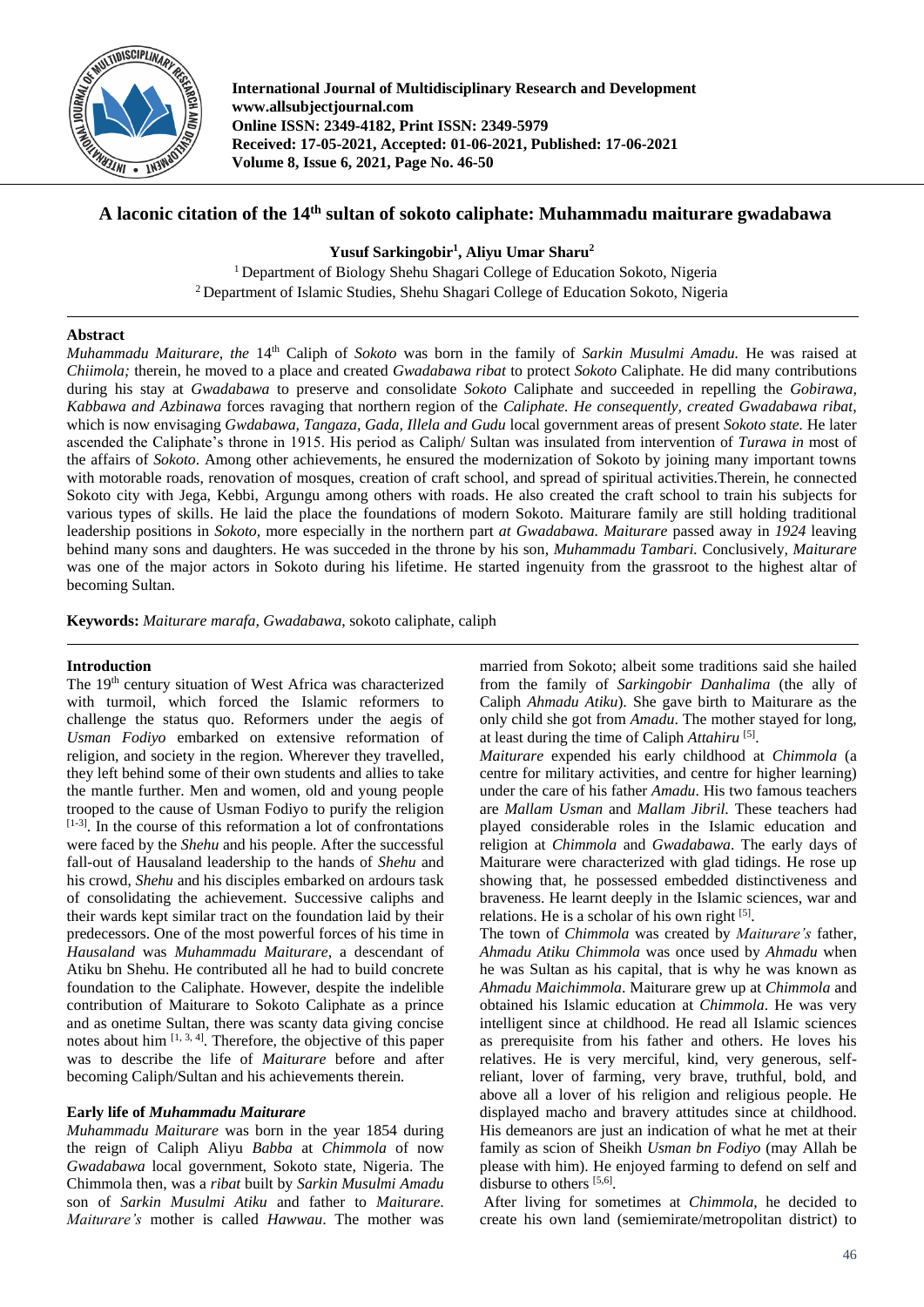envisage the northern part of the Sokoto starting virtually from River *Rima* to the *Konni* walled city. Maiturare left *Chimmola* at the age of 12 or 14 or 27 (according to varied traditions) to create *Gwadabawa* land [5, 6, 7].

#### **Life of Maiturare at** *Asara village*

Immediately, *Maiturare* left *Chimmola* town, he moved northward and established a town called *Asara*. Consequently, he was appointed as the village head (*Hakimi*) of *Asara* with the title *Marafa Asara* by his father. Therein, *Maiturare* started to become as the leading expansionist of the Caliphate of Sokoto. His stay at *Asara* made him obtained cordial relationship with the people of Niger Republic side (*Faransa*, there was no Niger country then). His leadership style, human relation, military, and farming prowess attracted many people from *Azbinawa*, *Adarawa* and relations, and other inhabitants of Caliphate to come and reside with him. He incorporated them in his army for his jihad campaigns. He spent more than thirty years as the most leading warrior in Sokoto Caliphate. People from Niger Side had supplied him with arms and soldiers (being them the inhabitants of land known with military activities). They even gave him hands of their daughter for marriage. Parable, the mother of his son Sultan *Tambari* was from *Tawa* [7-9]. Maiturare was motivated to leave *Chimmola* to protect the Caliphate against the invasion/ uprising of *Kabbawa*, *Gobirawa*, and Northerners (people leaving after *Konni*), who had been coming to invade the Caliphate, steal, and cart away wealth and slaves. He was also aimed at helping in solving the issue of wild animals that have been disturbing people at a place called *Gwadabawa*. Additionally, Maiturare wanted to help in resettling the people of the Caliphate, because the persistent military campaigns had been displacing people from their settlements. He also wanted to create a vast land for extensive farming activities, because the status quo in the Caliphate had led to hunger and food security issues. In turn, all these objectives and others were achieved by Maiturare for leaving *Chimmola*<sup>[8-10]</sup>.

# **Life of Maiturare at** *Gwadabawa Town*

Normally, whenever a caliphate is formed resurgence, invasions, insurgence, retreat, and retrace most be experienced from some sort of people. It had happened after the death of Prophet Muhammad (Peace and blessing of Allah be upon him). Similarly, such kind of phenomenon reoccurred in the Sokoto sultanate in some points and times. Therefore, every incumbent *Sarkin Musulmi* struggled to overhaul these challenges and such overhaul is achieved through the support of the princes and aides. In that vein, the Sultanate is facing serial attacks and insurgence by the *Gobirawa*, retreated Nigeriens (no Niger Republic then, but people live in that region), and *Kabbawa*, mainly from the northern edge. There is also need for resettlement of citizens after wars, coupled with the need to boost agriculture to boost economic growth and solve hunger issues. There is another need for developing metropolitan districts and cities in the Caliphate. The aforementioned are some of the reasons which spurred Maiturare circa 1882 to create *Gwadabawa* metropolitan district/semiemirate from the scrap. There are traditions echoing that, the approval of creation of *Gwadabawa* was laid by *Sarkin Musulmi Amadu* himself [6, 8, 9, 11]. Allah said "Make ready for them all thou canst of (armed) force and of horses tethered, that thereby

ye may dismay the enemy of Allah and your enemy, and others beside them whom ye know not. Allah knoweth them. Whatsoever ye spend in the way of Allah it will be repaid to you in full, and ye will not be wronged" Quran, 8:60. In Surat Spider God also said" As for those who strive in Us, We surely guide them to Put paths, and lo! Allah is with the good" Quran, 29:69.

He established *Asara*, then moved further to create *Gwadabawa* town. Before the advent of Maiturare to that place, it was very dangerous hub encircling bushes (forests) and wild animals(tigers, lions, elephants) that are constantly disturbing people of Sokoto Caliphate in that region. It was also a hub for those who attacked the Caliphate. Therein, Maiturare intervened to protect the Caliphate. He met one hunter called *Gwadabawa* from the Nigerien region (*Konni* city) and asked him "What are you doing in our land?". The hunter said" I am here to hunt and get you rid you the wild animals that disturb your people". Then Maiturare asked him to move further to a place called *Tsamiya* (now in *Kware* local government). The name Gwadabawa was drawn from 3 items mainly: 1. the hunter who once sat there to hunt. He is called *Gwadabawa* 2. The palace was called *Godaben Giwaye* and *Namun Daji*. 3. A military camp set to test slaves to obtain freedom and show their military shrewdness. After reaching the place, *Maiturare* poised his tent/ *bukka* in one place (where the present *Gwadabawa* grand mosque is situated) and worked with along with his servant *Zagi Annako (Zangina)* for about forty days clearing the place laying settlements and farms. At the end of the year Maiturare made preponderance farm products, and finally secured the region and preserved the Caliphate from that northern region. This successful creation of new *ribat*, which is very fertile with vast and promising agricultural blessing attracted many people from the Caliphate, Gobirawa, and Nigerien people to come and seek *Maiturare's* permission to sit at *Gwadabawa*. Whenever people sought his permission to sit, he gave then land for seating, food and living and appoint leader among them. That is his usual demeanor  $[6, 8, 9, 11]$ . It is worthy to note that, when Maiturare formed *Gwadabawa*, he made it from the scrap, it was hard to find settlements along that region (from *Kaiwa Mailamba*, to end of *Gudu* land near *Kebbi*, to near Konni, to *Gada*), except in few cases [7, 8, 9].

Certainly, only few settlements existed around *Gwadabawa*  during the time of creation *of Gwadabawa* including: *Chancha, Kwarengezu* and others. That is why, Maiturare traversed the region creating settlements for people and appointing laeaders mong them. He always exhorted them to be loyal to their leaders, be unified, be self-reliant through farming, and be adherent to Islamic religion. Along the course he created bigger towns, and smaller settlements (*kauyuka*). Bigger settlements created by Maiturare in his course to consolidate *Gwadabawa* metropolitan district include: *Gwadabawa* town, *Kadassaka* (which was moved later to *Gada*), *Tangaza* (which was later divided to Tangaza and *Balle/ Gudu*)<sup>[6, 8, 9]</sup>.

*Maiturare* during his time was the most effective war force in the northern part or whole of Sokoto Caliphate. Therein, he held the title of *Sarkin Yakin Daular Usamaniya* (a title he ceased from the scions of *Sarkin Yaki Aliyu Jedo*). *Maiturare* had utilized *Gwadabawa* as his centre. He used Tuareg, *Azbinawa*, *Adarawa*, other inhabitants of Sokoto to populate his *Gwadabawa* (which those days started from north of River *Rima* to *Konni*, and from the end of *Kebbi* to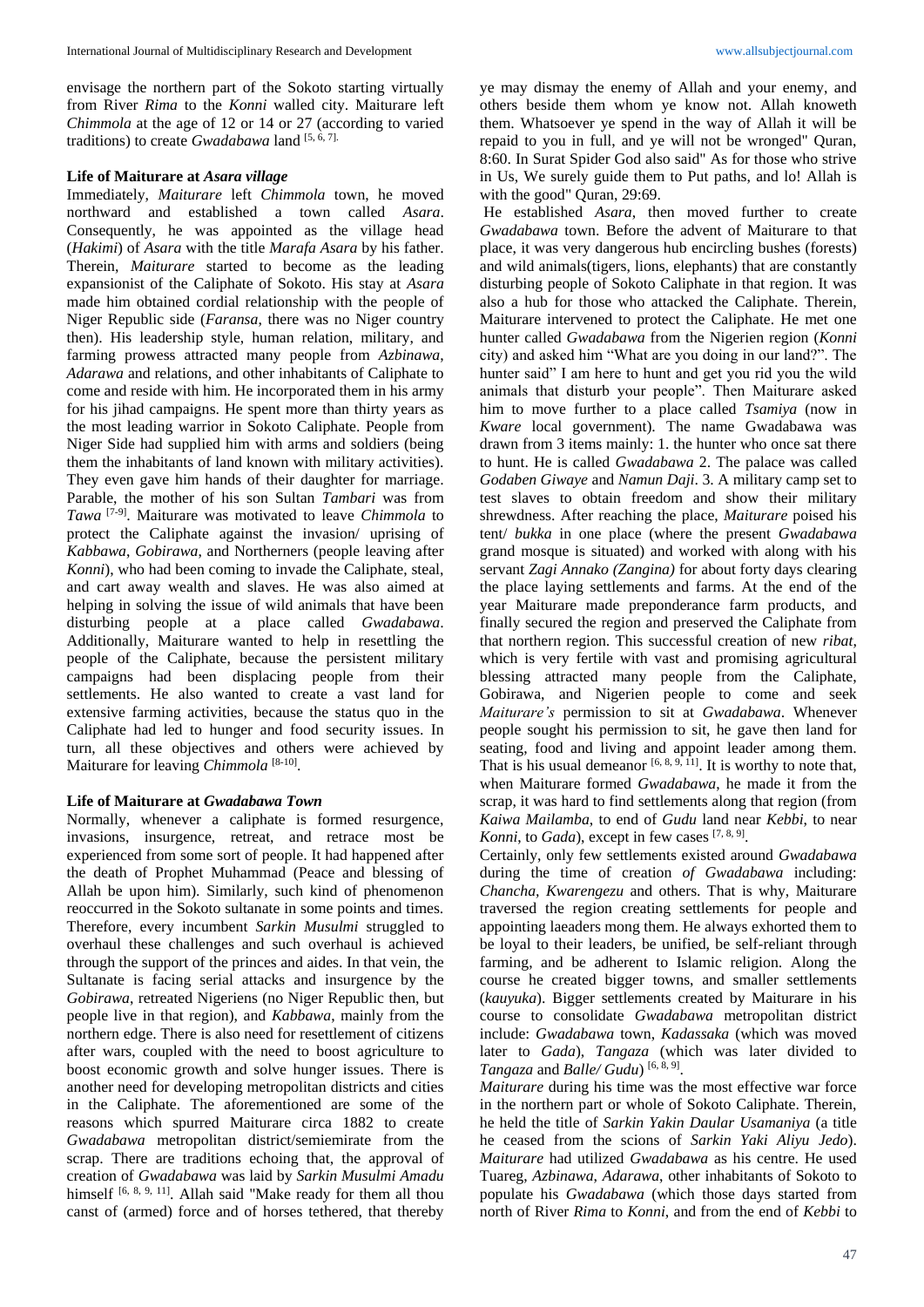*Gwadabawa* town. It also extends to the end of *Gada* and to the near *Sabon Birni* region), and used them for his military campaigns [6,8,9].

*Maiturare* was recognized as the district head of *Gwadabawa* with the title of *Marafa Gwadabawa* till he ascended the *Sarkin Musulmi* throne. His subjects across his district had been supplying him with tributes in kind of arms, slaves, horses, livestock, and cash. After conquering the possible threats to Sokoto, more especially from the *Kabbawa* and Gobirawa, he populated his newly created district with the people *Hausawa*, *Adarawa*, *Azbinawa* and relations. Gwadabawa has to remain very pivotal and versatile in the *Bilad Sudan*. It is the head of chiefdom, including *Chimmola* and *Dagel* (few kilometers away). *Dagel* was the home of *Sheikh Usmanu bn Fodiyo*, where he was raised and started his education, preaching, and strive. His parents resided there, and their tombs are still there (including that of *Shehu Fodiyo* and *Hawwau*, about thousands of them). *Gudu*, the place where *Shehu Usman* sat after *Hijra*, was part of *Gwadabawa* district for several years until recently it was carved out  $[6, 8, 9, 10]$ .

# **Selected contributions/achievements of** *Marafa Maiturare* **at** *Gwadabawa and as prince* **before becoming** *Sarkin Musulmi*

A lot of contributions and achievements were recorded by Maiturare during his reign as custodian of *Gwadabawa/ Marafa Gwadabawa*. They include:

- Creation of *Asara* town/village
- Creation of *Gwadabawa* semiemirate/ metropolitan district from nothing (the entire region from River *Rima* was not inhabited until after this strive of Maiturare, except in few cases like *Chanca*, *Chimmola* and relations), which after many years became *Gada, Tangaza, Illela, Gudu* local governments and more than ten new districts
- *Maiturare* succeeded in protecting the whole Northern part of Sokoto up to *Faransi*/ *Azbin* or nowadays Niger Republic
- *Maiturare* succeeded in resettling many tribes from *Azbin*, *Gobir* and parts of *Sokoto* in his district and ensuring harmony among them
- He succeeded in boosting Agriculture to feed the region and his most populated district. He created Royal farms that are farmed to feed the nation. He also allocated lands to settlers and inhabitants to farm and seat. To the time of of 8th Sarkingobir there are hundreds of farms belonging to the royal house of Maiturare. These farms are allocated to citizens to farm for free and subsist their lives. Agriculture is one of the famous ways of getting lawful wealth and food to the society. Almighty Allah stressed the importance of farming in the Quran " That We may give life thereby to a dead land, and we give many beasts anden that We have created to drink thereof" Quran, 25:49. "and of His signs is this: He showeth you the lightning for a fear and for a hope,and sendeth down water from the earth after her death. Lo! herein indeed are portends for folk who comprehend" Quran, 30:24." Have you seen what you cultivate?" Quran, 56:63.
- He succeeded in bringing many Islamic scholars and warriors, and skilled people to his envisaged land
- He succeeded in repelling the *Gobirawa*, *Kabbawa*, and *Azbinawa* from their unrest
- *Maiturare* succeeded in wooing the *Azbin* and *Tawa* people. They became friendly to Sokoto and part of its army and population
- *Maiturare* held the title of *Sarkin Yakin Sokoto* instead of the *Aliyu Jedo* family
- He sent Gobirawa (which they already snatched) away from *Shinaka* and resettled it
- He sent *Kabawa* away from *Kebbi* region and took the charge of places such as *Gande*, which was earlier snatched by *Kabawa*
- He was sent to many Emirates to resolve crises. Parable, he went to Ilorin and *Katagum* to settle conflicts between Muslims and non-Muslims
- He attracted *Nufawa* to his wing
- Most of the places that are now under *Binji* district were maintained by *Maiturare* after sacking the *Argungu*  forces
- He was essential in the running of Sokoto Caliphate. He was instrumental in the appointment of many Caliphs such as *Ummaaru Aliyu, Attahiru 1(initially, he heard that Attahiru Alu* was selected*.* Consequently, he met the kingmakers with his open sword and asked them, because of his fear they said they selected *Attahiru Ahamad), Abdurrahaman Atiku* (his uncle)
- He succeeded in wooing the *Sarkin Musulmi Attahiru* to fight with the British
- He was arrowhead in the appointment of Sultan *Attahiru* 2
- He crushed the *Satiru* rebel to halt threat on *Sokoto* Caliphate
- He led the total annihilation of *Argungu* forces at the battle of *Taushin Gilme* during the reign of his uncle Sarkin Musulmi Abdurrahman Atiku<sup>[5,10,11]</sup>.

### **Selected contributions of** *Muhammadu Maiturare* **during the incursion of British to** *Sokoto*

When it was certain that the British army are coming forth to wage war against Sokoto City, there are various opinions been considered by the Caliph *Attahiru* and his aides on whether to stay or migrate?. Maiturare considered the implication of abandoning their subjects and asked the Caliph to wait and see what the battle between the British and Sokoto armies will ensure. He pointed that *Allah* will be there for them. Maiturare sent spies to look for the situations of the British army. Consequently, at the end the suggestion of *Muhammadu Maiturare* to the Caliph *Attahiru* was followed. The Sokoto and British army fought at *Giginya*, with the *Maiturare* leading the right side of the Sokoto army. After, the battle, the Caliph *Attahiru* decided to migrate to the east (*Makkah*). *Attahiru* gathered many followers and he embarked on *Hijra* to reach *Makkah*, but unfortunately he encountered another fight with the British army and lost his life on the way. There are some traditions saying that he reached *Makkah*, but the popular tradition believed that he died at that encounter and his scions and some followers reached Sudan. Therein, many of his followers scattered into various parts of the world including *Makkah*. On the part of Maiturare, he initially joins the terrain of Caliph *Attahiru*, but later he sought for the permission of the Caliph and returned to fetch his aged mother Mamma. On that fate, *Attahiru* said to Maiturare "God give us a good meeting in the hereafter" and Maiturare replied "God gives you the victory". Maiturare had reasons to come back. They include: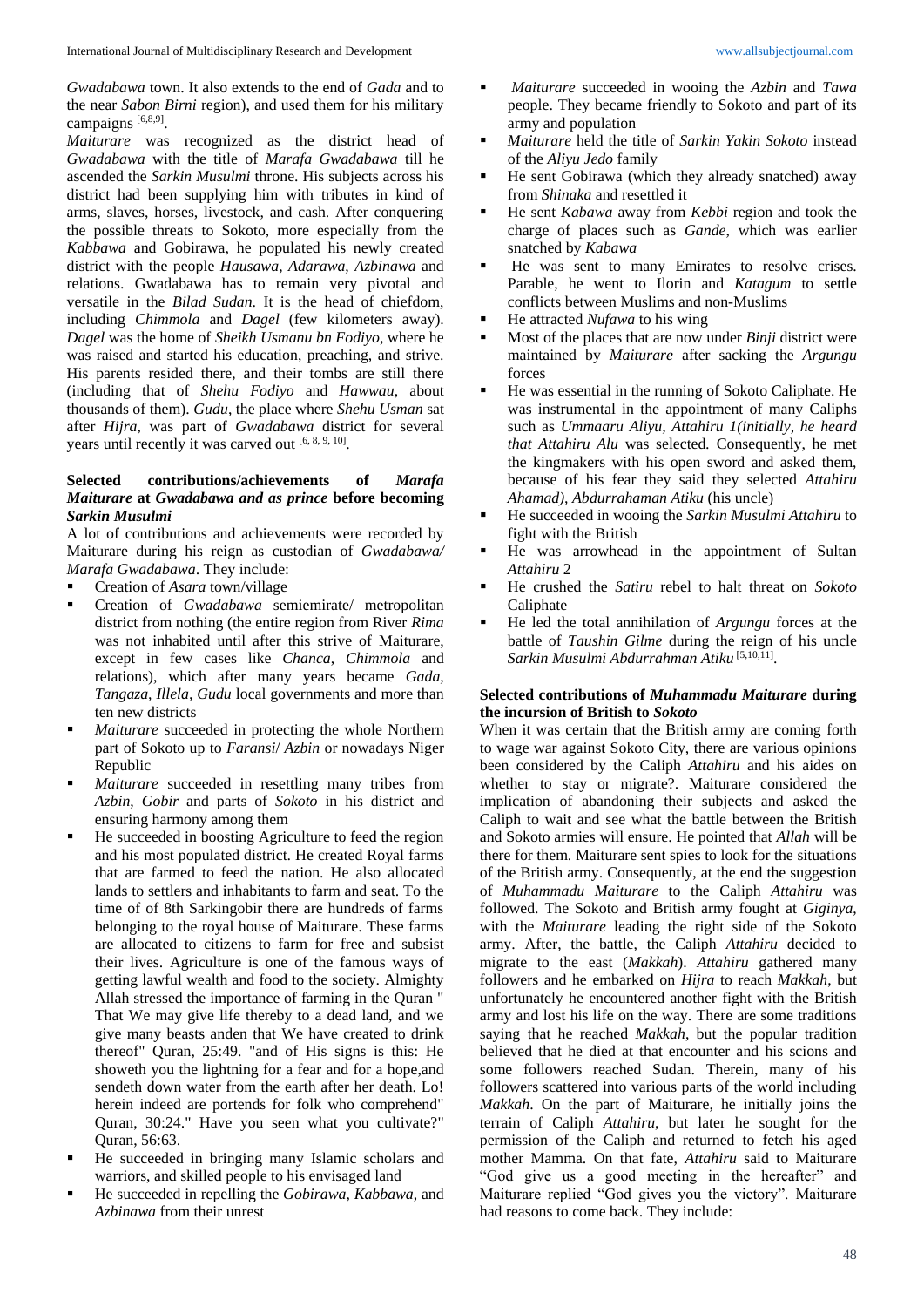a. He was the only son of his aged mother, he need to cater for her.

b. He thinks of dealing with the British using secondary resistance, since they cannot forcefully defeat the arms of the British at that time. They need to have more time and preparations to face the battle

c. He had vast knowledge of what had happened during *Turawa* invasion in other regions of the world like what they did to Spain and erased many Islamic tokens. Maiturare contributed in preserving the major signs of religion and many Islamic literatures of the Caliphate (the British promised that they will not intervene in spiritual issues of the Muslims). Successfully, many of the books at our hands were preserved through that plot of *Maiturare*.

d. There was intense heat and hunger at that time; it will be difficult for the people to migrate in crowd

e. The British forces are trailing the emmigrants on their ways and killing them. It is not safe to jeopardize the lives of many subjects. Protecting lives is eminent in Islamic religion

f. There are *fatwas* on the lawfulness of staying as cited by Waziri and other scholars of that time [10].

After the battle of *Giginya*, there is need to fill the vacancy left by the migrating Caliph *Attahiru*, as Muslims cannot live leaderless. Maiturare and some key Sokoto officials such as *Waziri*, *Galadima* sat and approved the appointment of *Attahiru* 2 as the new *Sarkin Musulmi*. *Maiturare*, was an alpha and omega in that selection as said by traditions, but he chose to throw the leadership on somebody besides himself (this reveal that he is not interested in that leadership tussle). It is possible, that this role played by *Maiturare* had created some enemies against him from other contenders of the stool  $[6, 8, 9]$ . Additionally, during the reign of *Atttahiru* 2, there was an issue of *Satiru* rebel which had threatened the peace of Sokoto. Maiturare marched with over 3000 armies to crush these rebellions. The *Satiru* adherents have been purportedly claiming the *Mahdiyya*, which is false. If their claimed was genuine they should have been able to overpower the whole Caliphate, but they were mute within shortest time. This action had to earn him further reputation as he save the Caliphate and British from gushing forth with fire in  $1906^{[5, 12]}$ .

## **Ascension of** *Muhammadu Maiturare* **as Sultan of Sokoto in 1915**

After the death of Sultan *Attahiru* 2 in 1915, *Maiturare Marafa Gwadabawa* jostled for the throne along with other contenders, and he successfully won. *Maiturare* was the only candidate from *Atiku* house who faced many contenders from *Bello* house in that succession. The people he defeated along with their adherents gathered to oust him in the whole period (1915-19254) of his Sultanate, but they failed woefully and he was succeeded by his son *Muhammadu Tambari*. They continued relentlessly and engineered the ouster of *Tambari* in 1931<sup>[5,12]</sup>.

### **The reign of** *Muhammadu Maiturare* **as Sultan of** *Sokoto* **and some of his achievements**

Maiturare ascended the throne when there was indirect rule policy, which had given the British officers many powers on dealing with the Emirs, but his *Maiturare's* track record and repute had succeeded in insulating him from many of the British unwanted policies. He piloted his hegemony with virtually non-intervention of the British in his affairs*.* In

1921, the opponents (the earlier contenders and their allies) of *Maiturare* plotted against him to set the British officer against him. They expected that Maiturare will be dethrone based on the gravity of their ploy; but God willing, he received a honorary award and solidarity from the British Government of Nigeria. Consequently, a Sultanate council meeting was initiated to discuss issues of the administration. They also promised him to restrict the Sultanate to the family of *Maiturare. Thus, in turn, Muhammadu Tambari*  succeeded him after his death. Some of the achievements of *Maiturare* as *Sarkin Musulmi* include:

- Maiturare's 9 years on the throne led to the expansion of religious activities in the Sokoto land. He renovated the two mosques of *Shehu* and *Bello*, and the *Hubbare*. Outside Sokoto City, Maiturare built many mosques to reconcile with the expansion of the Sultanate.
- He ensured the expansion and opening of roads in Sokoto city and its tributaries for the first time
- He piloted all-inclusive government
- He opened works department and work gangs/teams to Built basic amenities (concrete wells, schools, houses, and dispensaries) and link major towns with roads for transport and trade
- In 1925, *Maiturare* connected *Sokoto-Jega, birnin Kebbbi, Argungu* and many other roads were formed
- He formed the Sokoto *Gidan Hattara* craft (Industrial Training School) in 1918 to provide skilled-laborers in form of carpentry, metal work, tannery, automobile repairs, driving, etc
- The *Sarakuna* had the right of allocation of lands to their subjects to build or farm or utilize
- *Maiturare* was decorated with Honorary Companion of the Most distinguished Order of saint Michael and Saint George in recognition of his leadership skills
- *Maiturare* descendants were in many leadership position as village heads or district heads before and after his death, more especially at *Gada, Gwadabawa, Tangaza, Illela, Asara, Chimmola, Wauru, Kiri, Balle/*  Gudu, Gongono etc [6, 13, 14].

### **Children of** *Muhammadu Maiturare* **and his domain**

*Muhammadu Maiturare* was blessed with many sons and daughters circa 33 or 40. Many of the towns and villages created by *Maiturare* are governed by his children or their descendants, because under normal tradition they are the rightful owners, unless if aberration occurred. They include:

- 1. *Muhammadu Tambari*-Onetime *Sarkingobir Gwadabawa* and later succeeded *Maiturare* as Sultan
- 2. *Amadu - Sarkingobir Gwadabawa* after *Tambari*
- 3. *Sarkin Rafi Ali-*District head at several places
- 4. *Abdun Mamma- Sardaunan* Sokoto before *Sarkingobir* Abdurrahman
- 5. *Marafa Isa* District head of Tangaza from 1931
- 6. *Sarki Ummaru*
- 7. *Abdurrahman- Sarkingobir Gwadabawa(1931-1968)*
- 8. *Bayaru*
- 9. *Buhari*
- 10. *Mahe*
- 11. *Bunu Shehu*-Onetime District head *Tangaza*
- 12. *Bunu Hamza-* Onetime District head *Tangaza*
- 13. *Garba Maihata(*Some traditions called him *Muhammadu)*
- 14. *Dangaladiman Sokoto Abbas-*Onetime *Wakili at Shuni,*  Onetime village head *Takatuku*